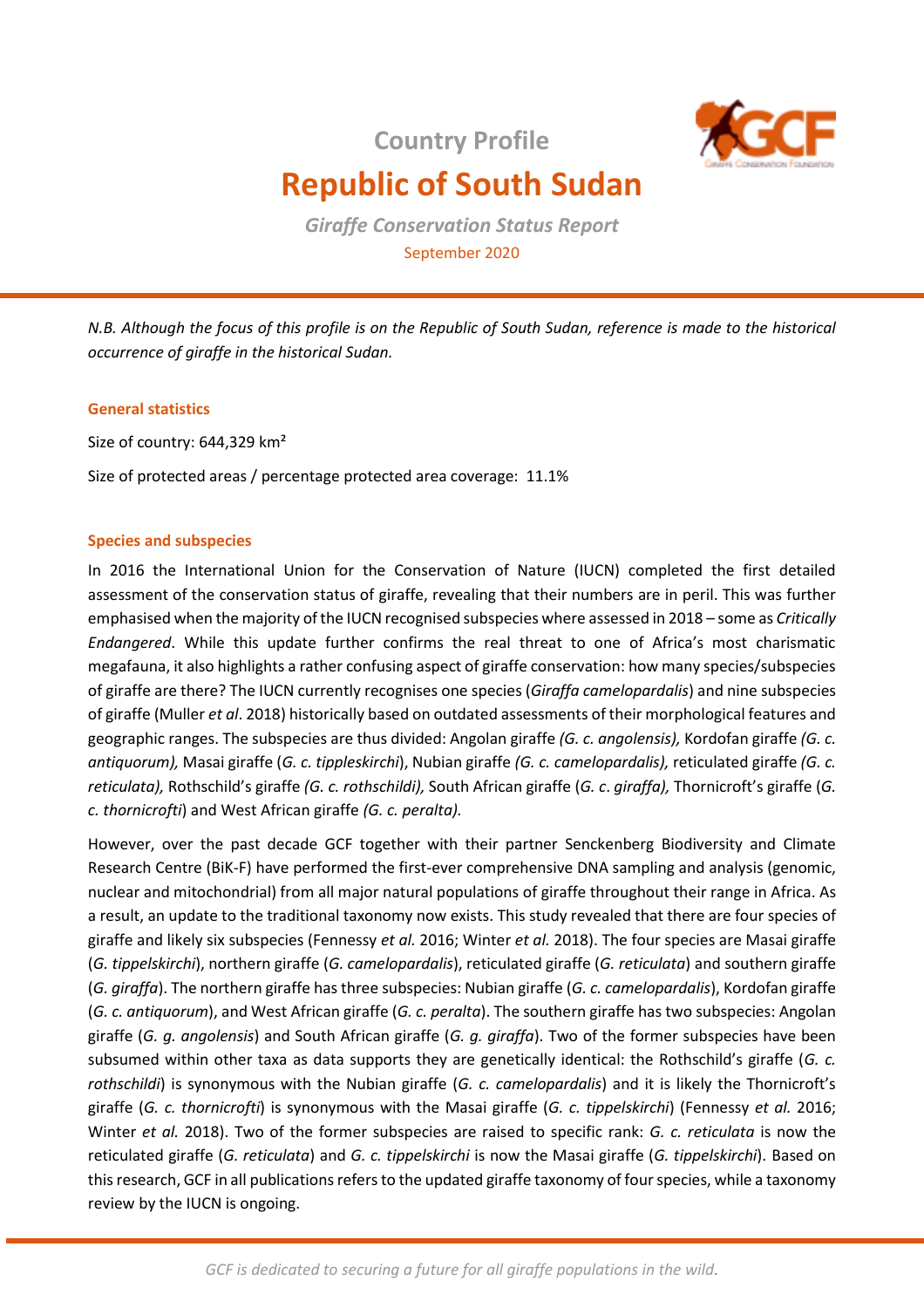The following species and subspecies of giraffe possibly occur in the Republic of South Sudan:

| Species:    | Northern giraffe (Giraffa camelopardalis)              |
|-------------|--------------------------------------------------------|
| Subspecies: | Kordofan giraffe (Giraffa camelopardalis antiquorum)   |
|             | Nubian giraffe (Giraffa camelopardalis camelopardalis) |

#### **Conservation Status**

#### **IUCN Red List (IUCN 2018):**

*Giraffa camelopardalis* (as a species) – Vulnerable (Muller *et al.* 2018) *Giraffa giraffa (as a species) –* Not Assessed *Giraffa camelopardalis antiquorum –* Critically Endangered (Fennessy & Marais 2018) *Giraffa camelopardalis camelopardalis* – Critically Endangered (Wube *et al.* 2018)

#### **In the Republic of South Sudan:**

Giraffe in the Republic of South Sudan (referred to as South Sudan in the rest of this report) are listed under Chapter 5, Section 25 of the Wildlife Conservation and National Parks Act of 2003. No person shall hunt or capture any animal listed in Schedule 1 of the Act, including giraffe.

#### **Issues/threats**

Sudan as a single country descended into civil war in 1983. In 2005, after 22 years of war between the National Congress Party (NCP) in the north and the Sudanese People's Liberation Army (SPLA) in the south, the parties signed the Comprehensive Peace Agreement (CPA), putting an end to Africa's longest running conflict. In 2011, the South Sudan officially became an independent nation. Unfortunately, this period of relative peace was short lived, with South Sudan again falling into civil war in 2013 after the President accused the Vice President of instigating a failed coup (BBC News 2018). This conflict lasted for a further five years and recently ended in August 2018 with the signing of a power-sharing agreement (BBC News 2018).

The armed conflict has severely impacted the lives of communities in and around protected areas in South Sudan, and as such, has resulted in a major assault on the country's wildlife and their habitats (Fay *et al.* 2007; UNEP 2007). Hunting played an important role in human survival during the war and, as a result, uncontrolled and unsustainable hunting decimated wildlife populations (Abdel Magid & Badi 2008; Fay *et al.* 2007; UNEP 2007). Effective management of the country's protected areas throughout the period of the civil war was essentially non-existent while the human, physical, institutional and systemic infrastructure was largely destroyed (Fay *et al.* 2007; UNEP 2007). Moreover, most of these protected areas, while created on paper only, never underwent a consultation process with local stakeholders and protected area boundaries were never demarcated. Additionally, constraints such as inadequate enabling policies and a lack of institutional capacity for wildlife management at operational and administrative levels were a real concern (WCS 2012; UNEP 2007).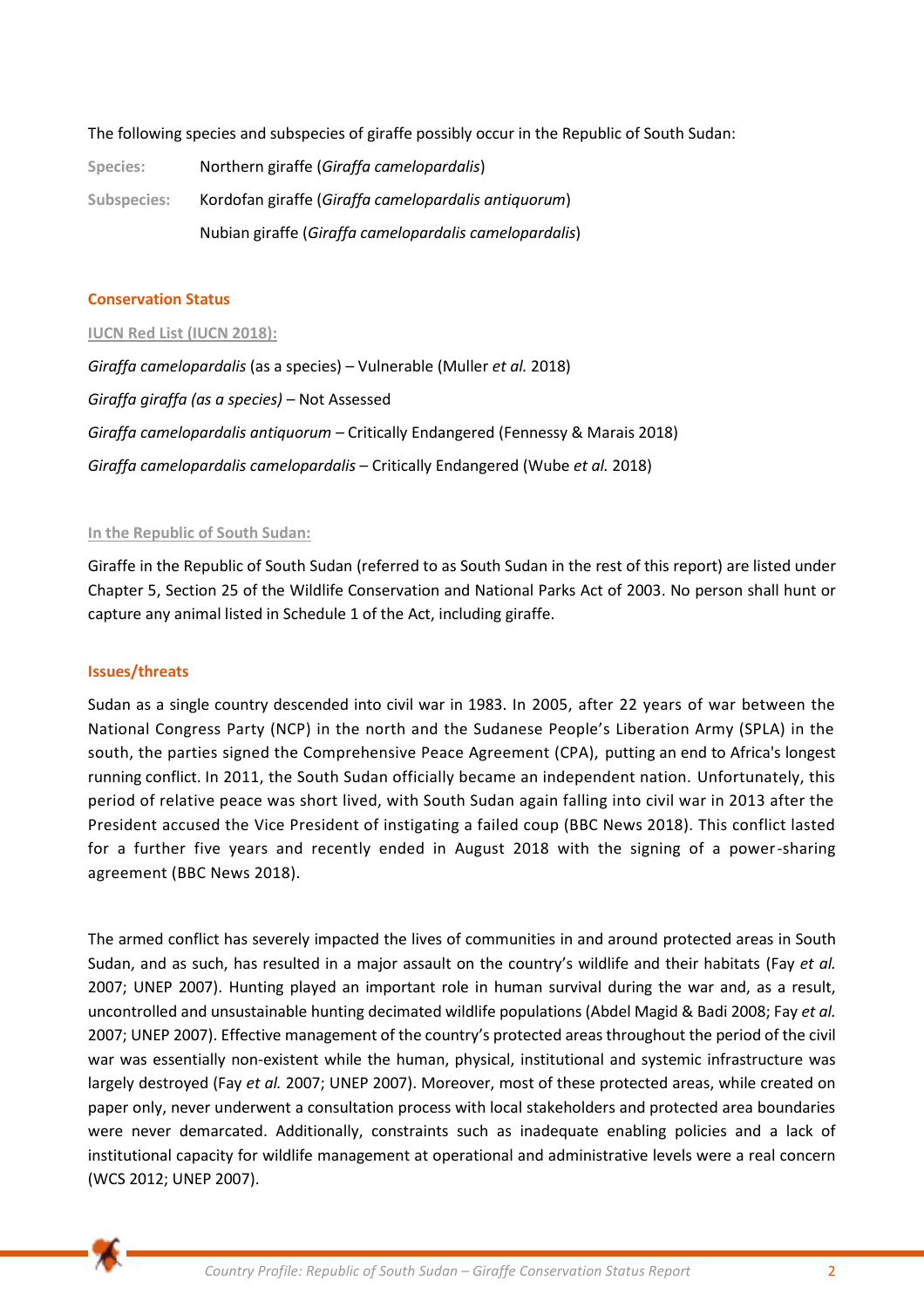With improved stability and prospects for peace and development, the pressure on land and natural resources will rapidly increase in South Sudan (Fay *et al.* 2007; HCENR 2009). Threats to wildlife populations are probably even greater now than during the civil war (Fay *et al.* 2007). Resource extraction plans begun shortly after the signing of the CPA. Oil exploration concessions have been granted in a large section of the Boma-Jonglei landscape; unsustainable commercial hunting is on the rise as safari hunters are vying for concessions; widespread use of automatic weapons by unauthorised individuals for illegal hunting is common; natural resources have been subject to heavy over-exploitation for agriculture and felling for fuel; and, major infrastructure developments, aided by the international community, are taking place in and around protected areas and important wildlife habitats with little or no environmental assessment, management or planning (WCS 2012; HCENR 2009; Abdel Magid & Badi 2008; Fay *et al.* 2007). Pressures on natural resources continue to increase further due to the inadequately coordinated return of internally displaced people as well as refugees from other countries (HCENR 2009; Fay *et al.* 2007). The effects of these developments will continue to increase pressures on natural resources and competition for land and water, which in turn can have a detrimental effect on wildlife populations (Fay *et al.* 2007).

Data on wildlife numbers for South Sudan is limited. Due to the conflict, little natural resource data has been collected between 1983 and 2005. While recent aerial censuses are helping to fill data gaps, comprehensive population censuses are costly, labour-intensive and time consuming, and it is therefore unlikely that South Sudan's dearth of data will be remedied soon (IRG 2007). Although these aerial surveys indicate that much of South Sudan's terrestrial biodiversity is intact, this does not lessen the existing threats. Critical wildlife species are still at risk, and uncontrolled and unsustainable hunting has caused the local eradication of, among other species, giraffe in certain areas in South Sudan (Fay *et al.* 2007; IRG 2007).

#### **Estimated population abundance and trends**

#### **Historic**

Faunal remains from the Holocene in Central and Eastern Sudan indicate the historical occurrence of giraffe in the Central Nile valley, Central Nile hinterland, as well as on the Atbara floodplains (Nicoll 2004; Peters 1992). According to East (1999), giraffe formerly occurred widely in southern, central and north-eastern Sudan, with Kordofan giraffe (*G. c. antiquorum*) said to occur to the west of the Nile and Nubian giraffe (*G. c. camelopardalis*) to the east. Mackenzie (1954) and Dagg (1962) both documented the general occurrence of giraffe in Sudan. They suggested that Nubian giraffe were fairly common in arid *Acacia* forests and savanna in eastern Sudan bordering Ethiopia as well as fairly common in the thin forests of southern Sudan and on the plains and foothills east of Kapoeta in Eastern Equatoria. Additionally, Kordofan giraffe were scarce in *Acacia* forests and savanna in western and central Sudan (Dagg 1962; Mackenzie 1954).

Several anecdotal records documented the occurrence of giraffe in Sudan from the late 1700s up to the late 1970s, when the first aerial surveys were conducted. Giraffe were apparently widespread and numerous in South Darfur and were also documented to occur in North Darfur (Wilson 1979 & 1980; Burckhardt 1819; Browne 1799). The species was present in the extreme south-west of the country in the area of Kafia Kingi, and Hofret-en-Nahas to the north-west in the Tebella area in the early 1900s (Wilson 1979). Brocklehurst (1931) suggested that Kordofan giraffe were common throughout Sudan and extended as far north as the Wadi Howar in North Darfur. He documented a herd of several hundred giraffe occurring close to the mouth of the Bahr-el-Ghazal and also noted the occurrence of Rothschild's (Nubian) giraffe in the Mongalla Province in South Sudan. Giraffe were hunted on horseback with swords in south Kordofan and on the frontier of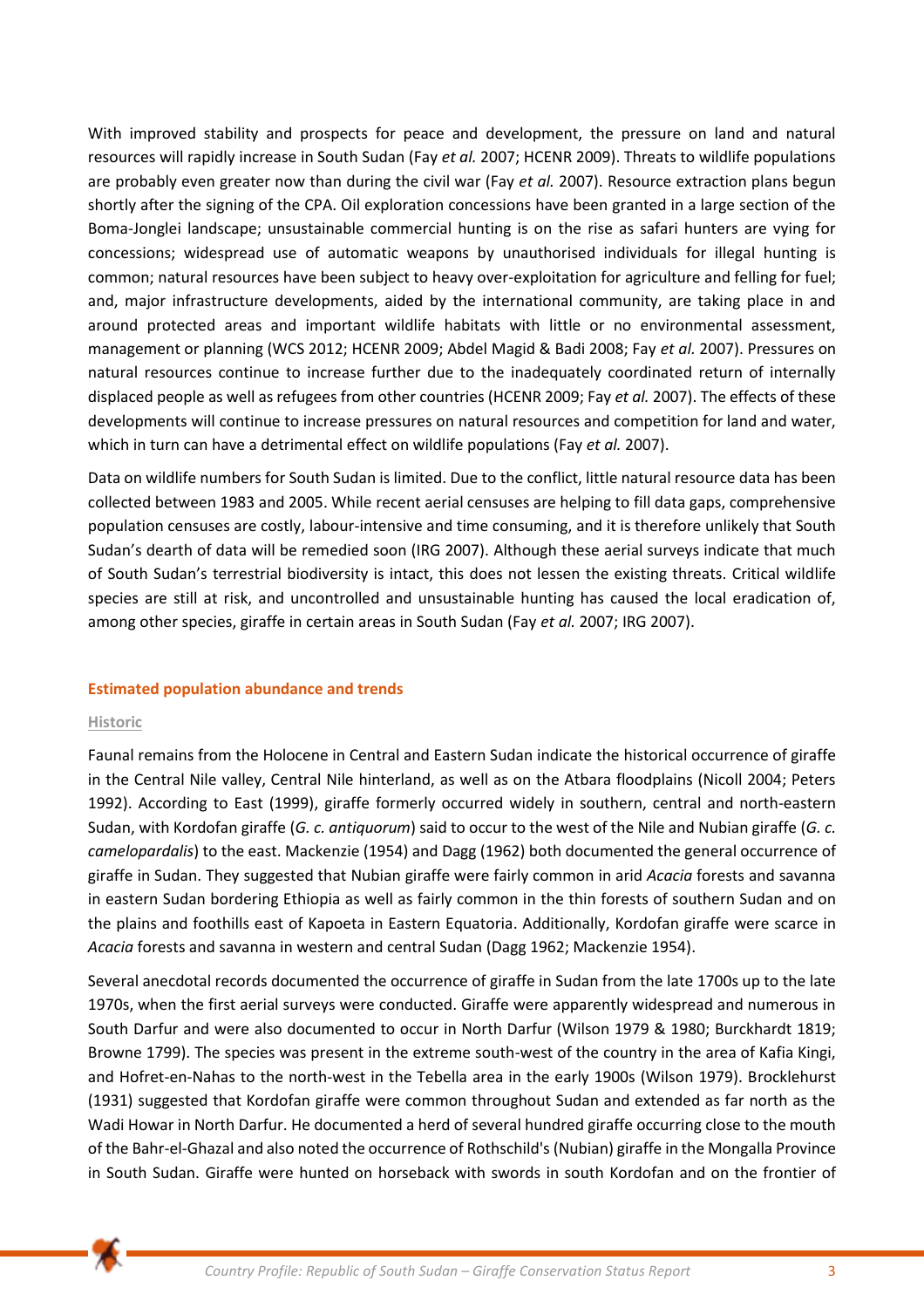Abyssinia (current day Ethiopia) on the Dinder River (Brocklehurst 1931). In 1927 giraffe were considerably depleted in numbers in the Kordofan Region by a form of rinderpest (Brocklehurst 1931).

Giraffe were seen north of the Wadi Howar in 1932 (Shaw 1936) and were supposedly fairly common in the Geneina and as far north as El Fasher in the late 1940s and early 1950s (Wilson 1980). The species were also recorded in the Kebkabiya area in 1950 (Wilson 1980). Reid (1952) documented a small herd of giraffe occurring on the in the Yei-Juba border and suggested that the species also occurred near Jambo in the Moru District, in the area North of Amadi and near Ngwadi. Sutcliffe (1952) reported giraffe to occur in the Aliab Valley. In Western Darfur, on the border with Chad, an estimated 60 animals were present in 1976 (Wilson 1979). Aerial surveys in the same year indicated up to 1,800 giraffe in Darfur (Wilson 1979).

The Kordofan giraffe was reportedly scarce by the 1970s (East 1999). Molloy (1951) and Wilson (1979) suggested that giraffe were possibly seriously depleted in numbers owing to the practice of illegally hunting them on horseback with swords and spears. East (1999) indicated that giraffe were hunted to extinction over most or even all of its former range in the central and north-eastern regions of Sudan. The last herd of giraffe in Dinder National Park in the east was illegally hunted in 1985. Giraffe also no longer occur in Radom National Park in the west of Sudan (East 1999).

The first aerial surveys of the Boma National Park in South Sudan, although not legally created at the time due to the disruption of the civil war, were conducted in 1979-80 and estimated the occurrence of ~9,028 individuals, reportedly all Nubian giraffe (Fryxell 1980a, 1980b). In 1981, an aerial survey of the greater Southern National Park estimated 1,325 (Kordofan) giraffe inside the park and 770 (Kordofan) giraffe in the surrounding area (Boitani 1981). Reconnaissance flights of the Shambe area revealed estimates of some 3,429 animals, also assumed to be Nubian giraffe but located west of the Nile River (Hillman *et al.* 1981). Three systematic surveys of the Jonglei area in 1981-82 indicated an estimated 6,025 (Nubian) giraffe (Cobb 1983).

# **Current**

Although still present in South Sudan, there is no recent information on the continued occurrence of giraffe in Sudan and the species has possibly become locally extinct. During 22 years of civil war hardly any wildlife surveys were carried out (Fay *et al.* 2007). Ground surveys of the wildlife populations in Boma National Park in 2001 and 2002 confirmed the presence of giraffe (Marjan *et al.* 2002). At the time, aerial surveys could not be conducted due to the ongoing war (WCS 2012).

The first systematic aerial assessment of wildlife in South Sudan in 25 years was conducted in 2007 by the Wildlife Conservation Society in partnership with local government authorities (Fay *et al.* 2007). The survey covered the most important protected areas and species ranges as well as potential protected areas, including Boma and Southern National Parks as well as the Jonglei area (Fay *et al.* 2007). A population of 404 giraffe were estimated to occur in Boma National Park. Additionally, giraffe were observed during reconnaissance flights over Bandingilo Reserve and viable populations may possibly remain there (Fay *et al.* 2007). However, no giraffe were sighted during aerial surveys of the Jonglei area and the Southern National Park (Fay *et al.* 2007).

The most recent aerial survey was performed during 2015-16 by WCS and documented the presence of Kordofan giraffe in Shambe National Park and Nubian giraffe in Badingilo, Boma and Loella areas (WCS 2017). However, giraffe were in very low numbers with only a few hundred thought to still exist across South Sudan and are at high risk of becoming locally extinct (WCS 2017). There have also been recent documentation of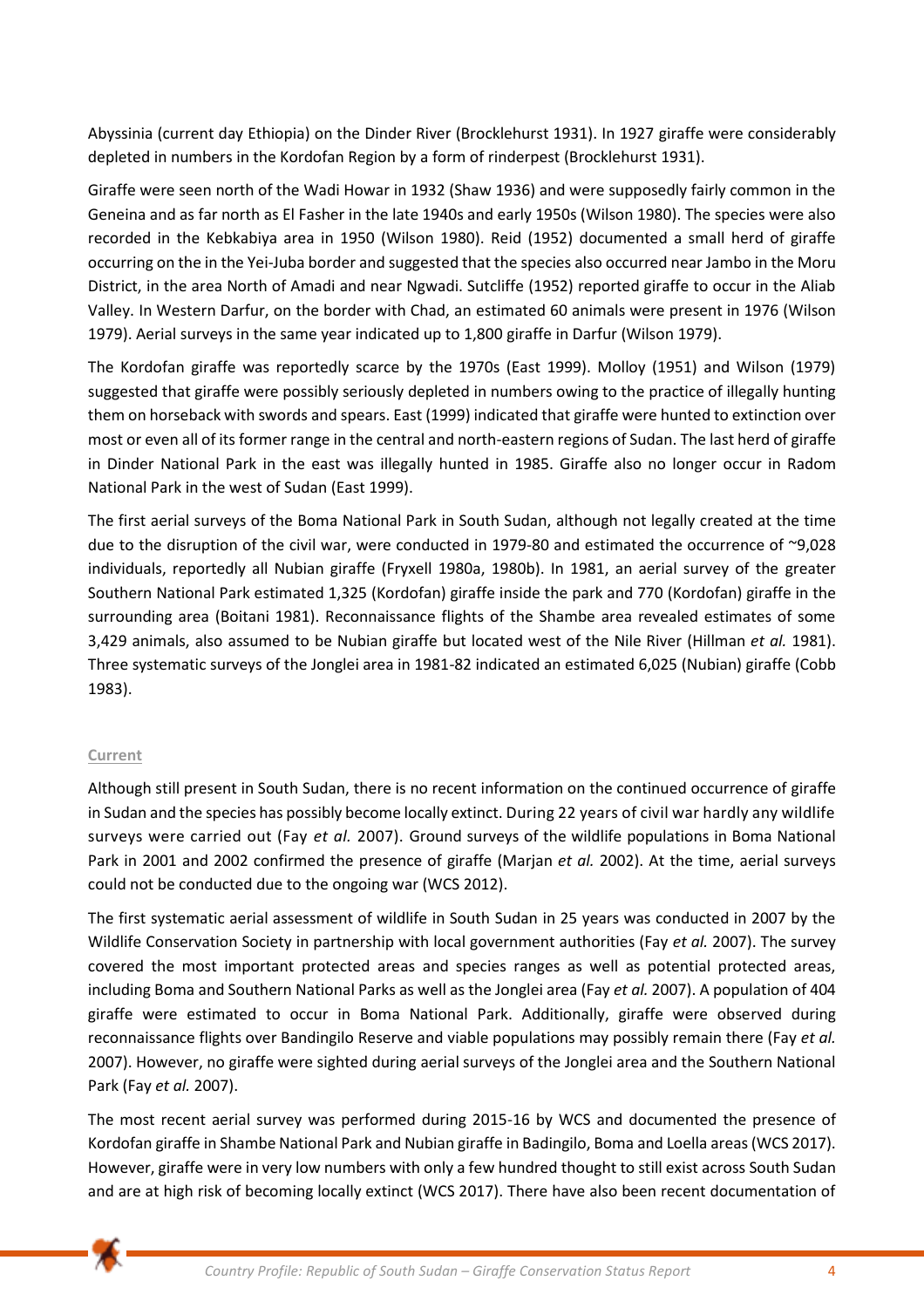Nubian giraffe crossing into South Sudan's Kidepo Game Reserve from Uganda's Kidepo Valley National Park, the first recorded movement of giraffe from Uganda into South Sudan in recent history (GCF 2019).

Based on the surveys above, the current giraffe numbers for South Sudan are estimated at <450 individuals, the vast majority being Nubian giraffe and less than 100 Kordofan giraffe.

### **Future Conservation Management**

The following are proposed conservation management options for giraffe in South Sudan:

- Greater understanding of giraffe population numbers, range and conservation status across the country, including (sub)speciation;
- Development of National Giraffe Strategy for South Sudan;
- Identification of priority conservation efforts for giraffe conservation, specifically for viable remaining populations such as Boma National Park;
- Support to dedicated giraffe conservation, habitat protection, education and awareness initiatives (government, NGO and academic); and
- Assess transboundary giraffe conservation and management initiatives with neighbouring counties i.e. Ethiopia, Uganda and Kenya.

#### **Acknowledgements**

This updated Country Profile was financially supported by the Giraffe Conservation Foundation and its supporters.

#### **References**

Abdel Magid, T.D. & Badi, K.H. 2008. *Ecological zones of the Sudan*. Nile Transboundary Environmental Action Project. Paper presented in the workshop on 'The importance of Wetlands in Sudan'. Khartoum, Sudan.

BBC News. 2018. *South Sudan country profile*. [https://www.bbc.com/news/world-africa-14069082.](https://www.bbc.com/news/world-africa-14069082)

Boitani, L. 1981. *The Southern National Park: A Master Plan*. Ministry of Wildlife Conservation and Tourism, Southern Region, Juba-Sudan and Dipartimento per la Cooperazione allo Sviluppo, Ministtero degli Affri Esteri. Rome, Italy.

Brocklehurst, H.C. 1931. *Game animals of the Sudan: their habitats and distribution*. Gurney and Jackson, London, UK.

Browne, W.G. 1799. *Travels in Africa, Egypt and Syria from the year 1792-1798*. John Murray, London, UK.

Burckhardt, J.L. 1819. *Travels in Nubia*. John Murray, London, UK.

Cobb, S.M. 1983. *Government of the Democratic Republic of the Sudan, Ministry of Finance and Economic Planning, Executive Organ of the National Council for Development of the Jonglei canal area.* Technical assistance contract for range ecology survey, livestock investigations and water supply. Final report. Vol. 5. Wildlife studies. Mefit-Babie Srl. Glascow, Khartoum and Rome.

Dagg, A.I. 1962. *The distribution of the giraffe in Africa*. School of Graduate Studies, University of Waterloo, Waterloo, Ontario, Canada.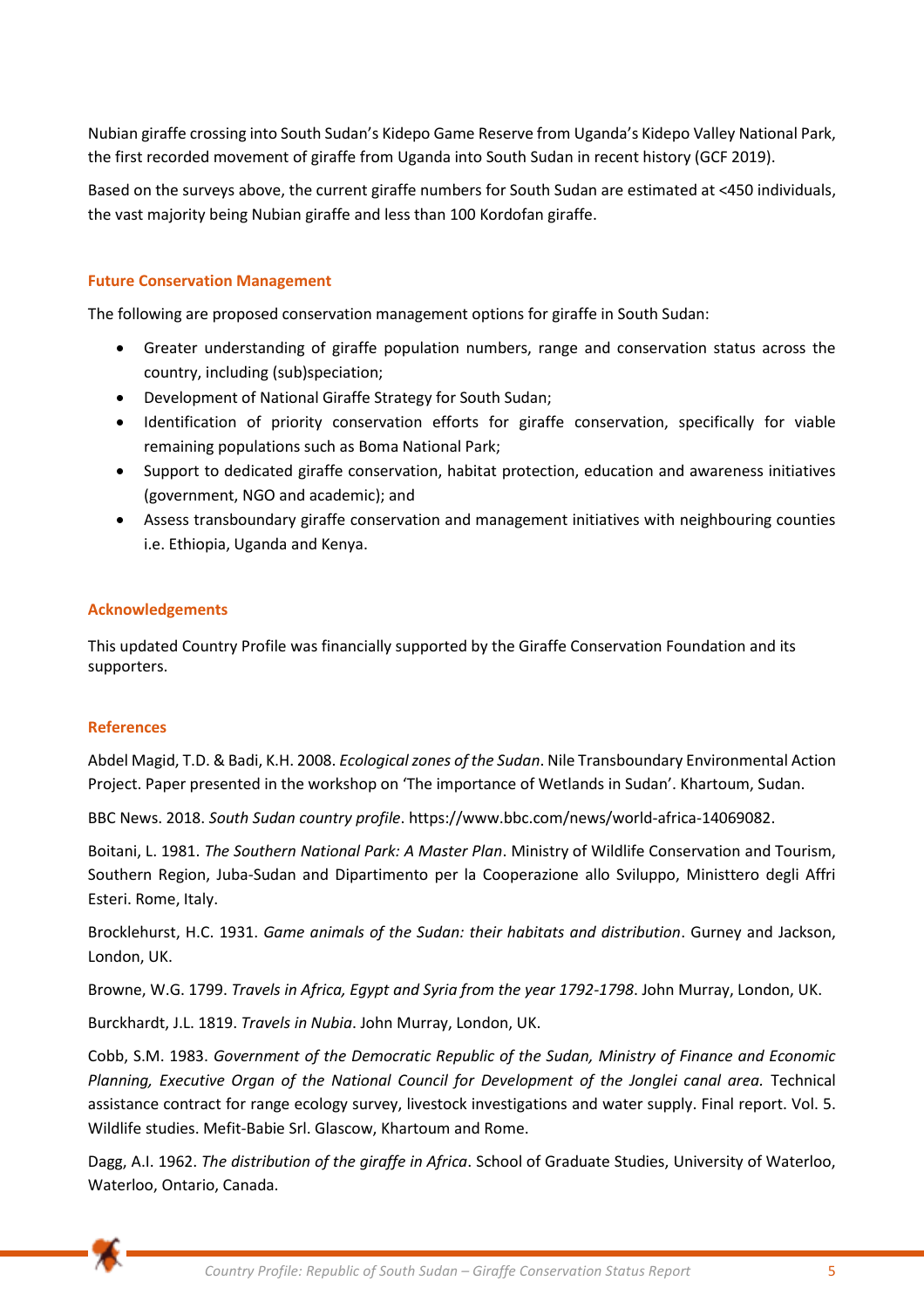Dagg, A.I. 1971. Giraffa camelopardalis. *Mammalian Species* **5**: 1-8.

East, R. 1999. *African Antelope Database 1998.* IUCN/SSC Antelope Specialist Group. IUCN, Gland, Switzerland and Cambridge, UK.

Fay, M., Elkan, P., Marjan, M. & Grossmann, F. 2007. *Aerial surveys of wildlife, livestock and human activity in and around existing and proposed protected areas of Southern Sudan, dry season 2007. Phase 1.* Wildlife Conservation Society, USA.

Fennessy, J. & Marais, A. 2018. *Giraffa camelopardalis ssp. antiquorum*. The IUCN Red List of Threatened Species 2018: e.T88420742A88420817. http://dx.doi.org/10.2305/IUCN.UK.2018- 2.RLTS.T88420742A88420817.en. Downloaded August 2007.

Fennessy, J., Bidon, T., Reuss, F., Kumar, V., Elkan, P., Nilsson, M.A., Vamberger, M. Fritz, U. & Janke, A. 2016. Multi-locus analysis reveal four giraffes species instead of one *Current Biology*, **26:** 2543-2549.

Fryxell, J. 1980a. *Preliminary report on an aerial survey of the Boma National Park region, April 1980.* New York Zoological Society, USA.

Fryxell, J. 1980b. *Preliminary report on an aerial survey of the Boma National Park region, October 1980*. New York Zoological Society, USA.

GCF. 2019. *East Africa Programme Quarterly Update Report January-May 2019*. Giraffe Conservation Foundation, Windhoek, Namibia.

Hillman, A.K.K., Snyder, P.M., Tear, T. & Sommerlatte, M. 1981. *An aerial recconnaissance of the Shambe area, Southern Sudan, 22-26 April 1981.* Report to IUCN/WWF and the Ministry of Wildlife Conservation and Tourism, Southern Region, Sudan. Sudan Open Archive.

HCENR 2009. *Sudan's fourth national report to the Convention of Biological Diversity.* The Higher Council for Environment and Natural Resources, Khartoum, Sudan.

IRG. 2007. Southern Sudan environmental threats and opportunities assessment: Biodiversity and tropical forest assessment. Prepared by the International Resource Group for the USAID. Washington, DC, USA.

IUCN 2012. *The IUCN Red List of Threatened Species. Version 2012.1*. http://www.iucnredlist.org. Downloaded on 24 August 2012.

Mackenzie, P.Z. 1954. *Catalogue of wild mammals of the Sudan occurring in the orders Artiodactyla and Perissodactyla*. Sudan Museum (Natural History) Publication No. 4. Khartoum, Sudan.

Marjan, M.D., Ojok, L.I, Bojo, B.B. & Solomon, I.S. 2002. *The impact of conflict on the Boma National Park: The status of wildlife.* Vol 2: Dry season 2002 wildlife counting. Unpublished manuscript of the Wildlife Survey Team, SACB, USAID, Nairobi, Kenya.

Molloy, P.G. 1951. Game preservation in the Sudan. *Sudan Wild Life and Sport* **2(1)**: 29-33.

Muller, Z., Bercovitch, F., Brand, R., Brown, D., Brown, M., Bolger, D., Carter, K., Deacon, F., Doherty, J.B., Fennessy, J., Fennessy, S., Hussein, A.A., Lee, D., Marais, A., Strauss, M., Tutchings, A. & Wube, T. 2018. *Giraffa camelopardalis*. The IUCN Red List of Threatened Species 2016: e.T9194A51140239. www.iucnredlist.org/details/9194/0 (Downloaded August 2020).

Nicoll, K. 2004. Recent environmental change and prehistoric human activity in Egypt and Northern Sudan. *Quaternary Science Reviews* **23**: 561-580.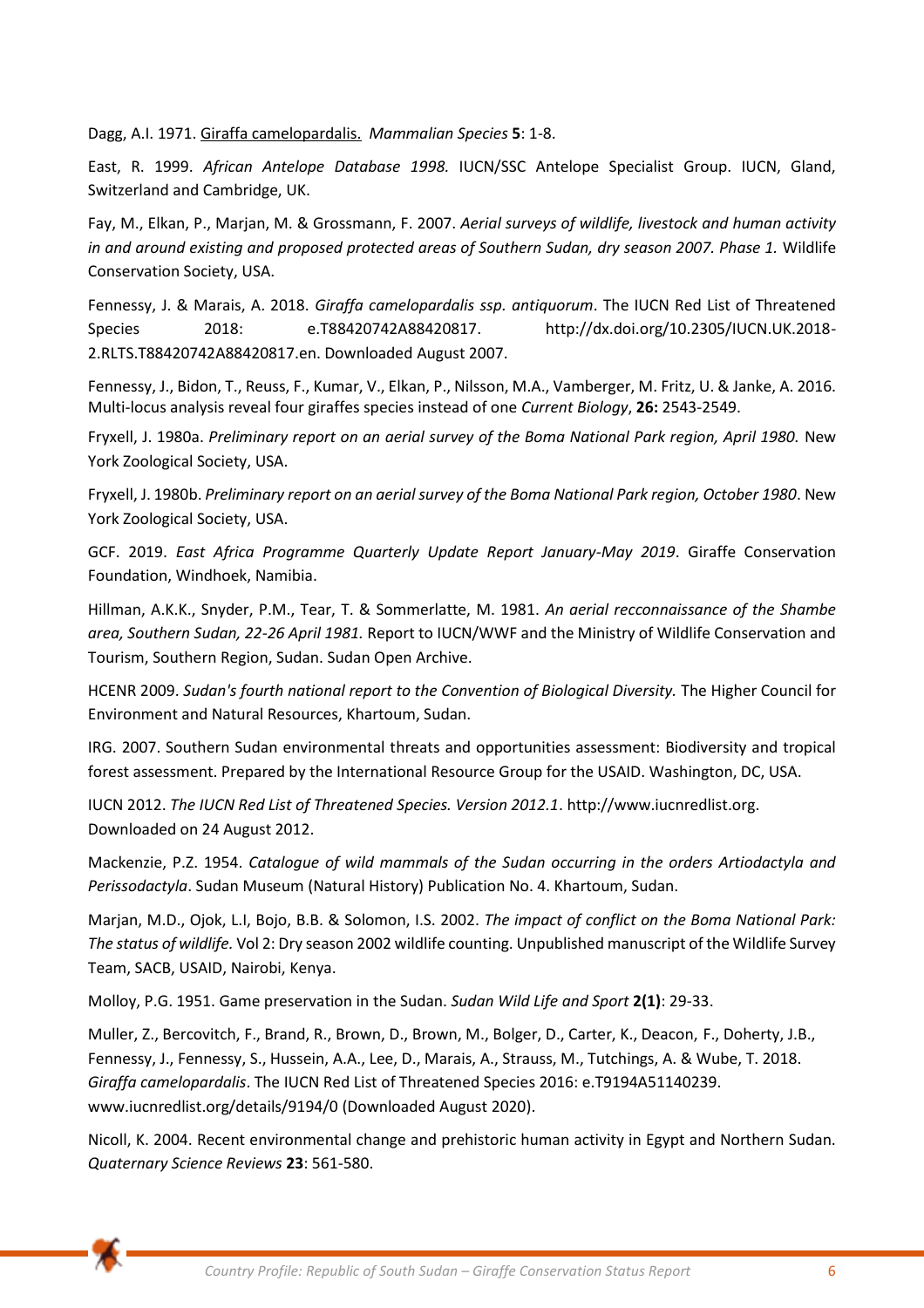Peters, J. 1992. *Late Quaternary mammalian remains from Central and Eastern Sudan and their palaeoenvironmental significance.* In Heine, K. (Ed.) Palaeoecology of Africa and the surrounding Islands Vol. 23: 91-115. A.A. Balkema/Rotterdam/Brookfield.

Reid, R.T.M. 1952. Game notes from Yei and Moru Districts. *Sudan Wild Life and Sport* **2(3)**: 29-39.

Seymour, R. 2002. *Patterns of Subspecies Diversity in the giraffe, Giraffa camelopardalis (L. 1758): Comparison of Systematic Methods and their implications for Conservation Policy*. PhD Thesis. Institute of Zoology, Zoological Society of London and the Durrell Institute for Conservation and Ecology, University of Kent, UK.

Shaw, W.B.K. 1936. An expedition in the southern Libyan desert. *Georg. J.* **87**:193-221.

Sutcliffe, J.V. 1952. The Game of the Aliab Valley. *Sudan Wild Life and Sport* **2(3)**: 19-22.

UNEP. 2007. *Sudan: Post-conflict environmental assessment. Synthesis Report*. United Nations Environment Programme, post conflict branch, nairobi, kenya.

Wild Life Conservation and National Parks Act, 2003.

Wilson, R.T. 1979. Wildlife in southern Darfur, Sudan: Distribution and status at present and in the recent past. *Mammalia* **43(3)**: 323-338.

Wilson, R.T. 1980. Wildlife in Northern Darfur, Sudan: A review of its distribution and status in the recent past and at present. *Biological Conservation* **17**: 85-101.

WCS. 2012. *Massive herds found to still exist in Southern Sudan*. Wildlife Conservation Society, USA. http://www.wcs.org/where-we-work/africa/southern-sudan.aspx (Accessed 6 June 2012).

WCS. 2017. *South Sudan Wildlife Surviving Civil War, but Poaching and Trafficking Threats Increase*. Wildlife Conservation Society, USA. [https://newsroom.wcs.org/News-](https://newsroom.wcs.org/News-Releases/articleType/ArticleView/articleId/10089/South-Sudan-Wildlife-Surviving-Civil-War-but-Poaching-and-Trafficking-Threats-Increase.aspx)[Releases/articleType/ArticleView/articleId/10089/South-Sudan-Wildlife-Surviving-Civil-War-but-Poaching](https://newsroom.wcs.org/News-Releases/articleType/ArticleView/articleId/10089/South-Sudan-Wildlife-Surviving-Civil-War-but-Poaching-and-Trafficking-Threats-Increase.aspx)[and-Trafficking-Threats-Increase.aspx.](https://newsroom.wcs.org/News-Releases/articleType/ArticleView/articleId/10089/South-Sudan-Wildlife-Surviving-Civil-War-but-Poaching-and-Trafficking-Threats-Increase.aspx) Downloaded August 2020.

Winter, S., Fennessy, J. & Janke, A. 2018. Limited introgression supports division of giraffe into four species. *Ecol. Evol.* **8**: 10156-10165. [https://doi.org/10.1002/ece3.4490.](https://doi.org/10.1002/ece3.4490)

Wube, T., Doherty, J.B., Fennessy, J. & Marais, A. 2018*. Giraffa camelopardalis ssp. camelopardalis*. The IUCN Red List of Threatened Species 2018: e.T88420707A88420710. http://dx.doi.org/10.2305/IUCN.UK.2018- 2.RLTS.T88420707A88420710.en. Downloaded August 2020.

#### **Citation**

Ferguson, S., Marais, A.J., Fennessy, S. & Fennessy, J. 2020. *Country Profile: A rapid assessment of the giraffe conservation status in South Sudan.* Giraffe Conservation Foundation, Windhoek, Namibia.